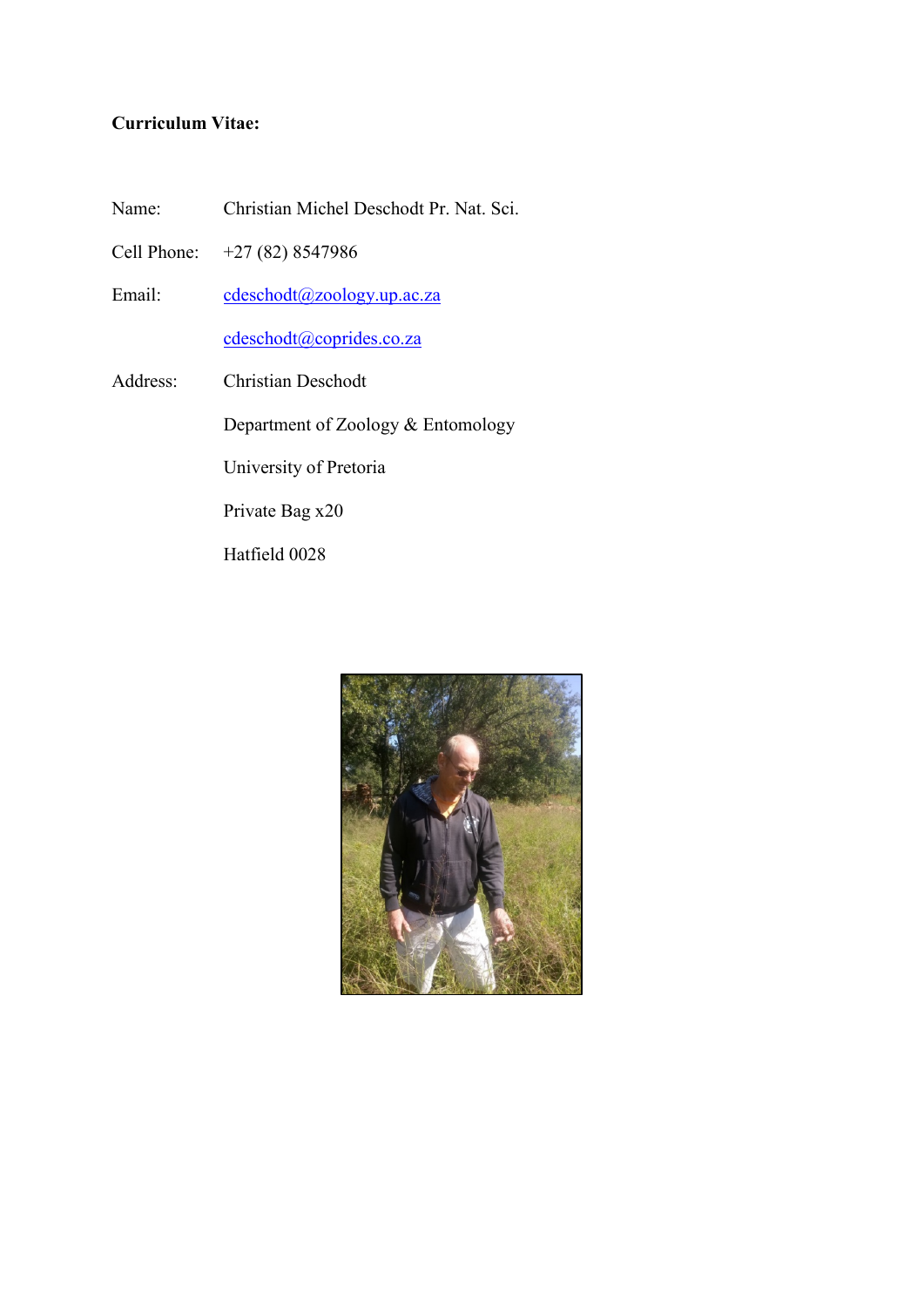# **EDUCATION**

High School: Matriculated, Hartbeespoort High School, 1992, with University admission.

University: Have completed an MSc in Entomology **with distinction** from Rhodes University under supervision of Professor Martin Villet (m. villet @ru.ac.za).

Currently I am a PhD (Entomology) student at the University of Pretoria under the supervision of Professor Catherine Sole [\(catherine.sole@up.ac.za\)](mailto:catherine.sole@up.ac.za) and Emeritus Professor Clarke Scholtz.

My PhD deals with the molecular and morphological systematics, phylogeny and biogeography of the newly described tribe Byrrhidiini and with its unique breeding habits.

### **SKILLS AND EXPERTISE**

Systematics, Molecular Biology, Taxonomy, Biodiversity, Species Diversity, Invasive Species, Conservation Biology, Evolution, Ecology, Biodiversity Monitoring.

### **EMPLOYMENT HISTORY**

August 2002 to December 2018

I was a Senior Laboratory Technician for the Scarab Research Group at the Department of Zoology and Entomology, University of Pretoria under Professor Clarke Scholtz. My tenure at the Scarab group ended when the Scarab Research Group dissolved.

My responsibilities were:

As the curator of the Scarab collection:

- Writing and reviewing of scientific papers;
- Going on field trips all over Southern Africa (alone or accompanied) and working the collected specimens into the collection;
- Identifying and processing newly collected specimens and keeping general taxonomic order in the collection;
- Training and education of visitors (local and international) in the museum and field;
- Liaise with the public (scholars to professionals) by giving talks;
- Recording the collection in an access database; Safeguarding the collection against pests;
- Preparing and receiving loan packages;
- And keeping track of loaned specimens.

I was responsible for expanding the collection from one to 12 cabinets. I curated about 14000 data based specimens including type specimens of several species.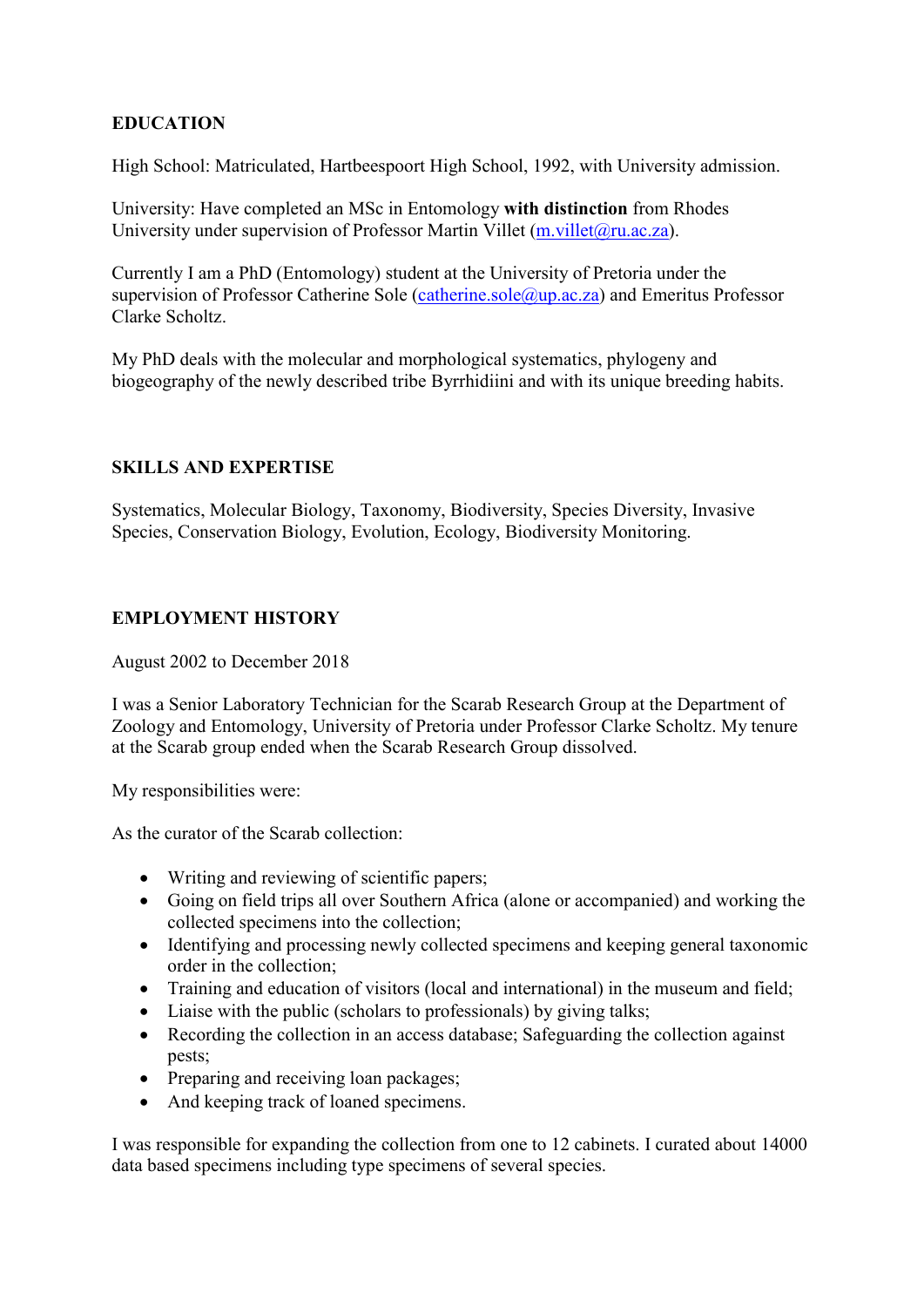As technical assistant:

- Working in the molecular lab of the Zoology and Entomology Department. This includes every process, from extracting the DNA of collected material to final analysing of sequences;
- Keeping the vehicle fleet in good running order including control, repairs and services;
- Helping to supervise students from honours to post-doctoral level with project planning, protocol, logistics and field work;
- Making scanning electron microscopy images of beetles;
- Managing the installation and fitting of the breeding lab;
- Collecting from the field and keeping laboratory beetle colonies in the breeding lab and running dung toxicity experiments;
- Storing and maintaining the other assets of the Scarab group. Ordering of new equipment and/or chemicals as needed.

January 2019 to present:

I am a PhD candidate in the Department of Zoology and Entomology, at the University of Pretoria.

## **PUBLICATION LIST**

## BOOKS

Davis, A.L.V., **Deschodt, C.M.** and Scholtz, C.H. (2020) Conservation assessment of Scarabaeine dung beetles in South Africa, Botswana and Namibia: IUCN Red List categories, atlas and ecological notes. *Suricata* 6. South African National Biodiversity Institute, Pretoria, pp i–800.

## PUBLICATIONS

Davis, A.L.V., Scholtz, C.H. and **Deschodt, C.M.** (2005) A dung beetle survey of selected Gauteng nature reserves: implications for conservation of the provincial Scarabaeinae fauna. *African Entomology*. 13(1):1–16.

Kryger, U., **Deschodt, C.** and Scholtz, C.H. (2005) Effects of fluazuron and ivermectin treatment of cattle on the structure of dung beetle communities. *Agriculture, Ecosystems and Environment*. 105(4):649–656.

Kryger, U., **Deschodt, C.**, Davis, A.L. and Scholtz, C.H. (2006) Effects of cattle treatment with a cypermethrin/cymiazol spray on survival and reproduction of the dung beetle species *Euoniticellus intermedius* (Coleoptera: Scarabaeidae). *Bulletin of Entomological Research*. 96:597–603.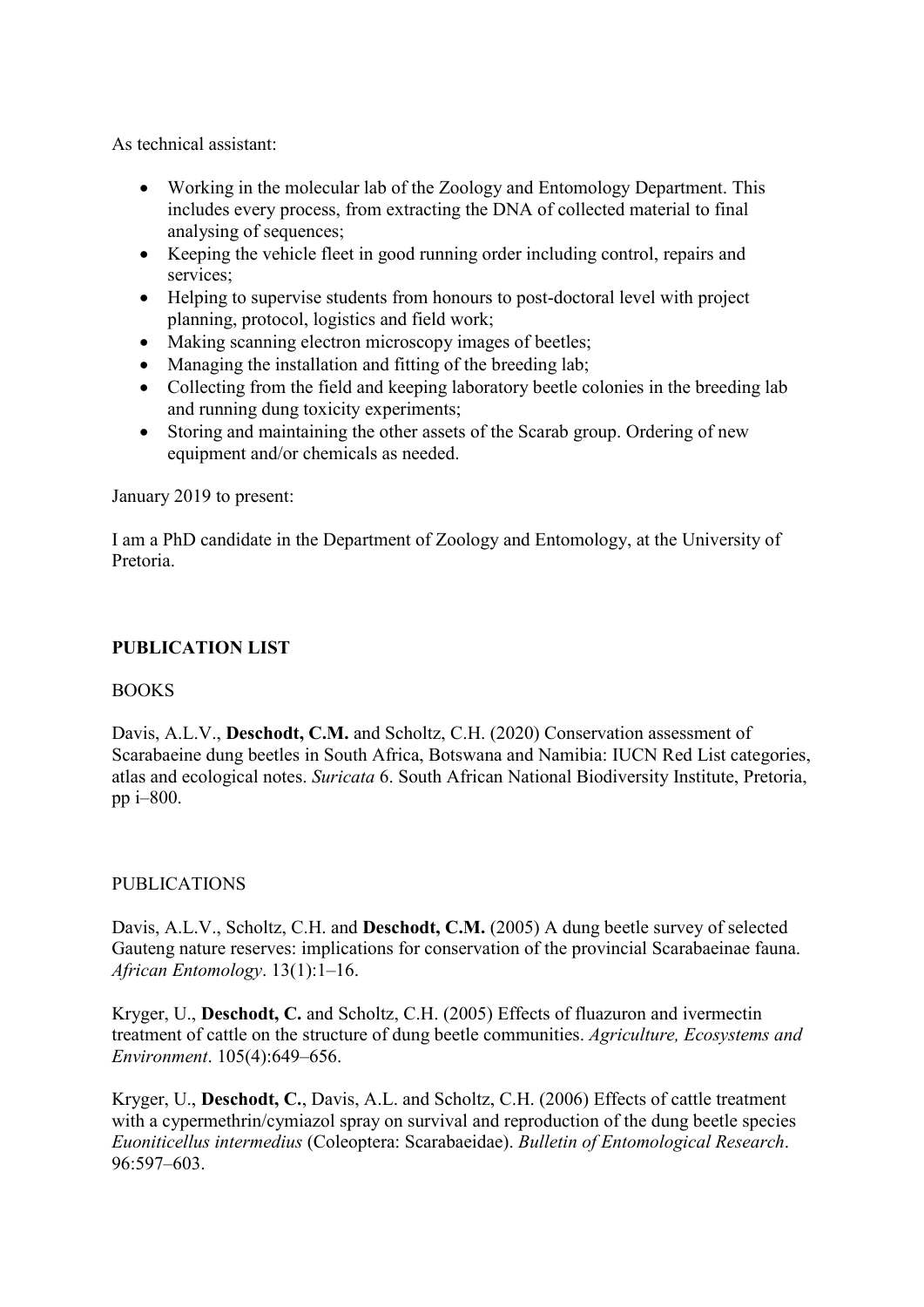**Deschodt, C.M.**, Kryger, U. and Scholtz, C.H. (2007) New taxa of relictual Canthonini dung beetles (Scarabaeidae: Scarabaeinae) utilizing rock hyrax middens as refuges in southwestern Africa. *Insect Systematics and Evolution*. 38:361–376.

Kryger, U., **Deschodt, C.**, Davis, A.L. and Scholtz, C.H. (2007) Effects of cattle treatment with a fluazuron pour-on on survival and reproduction of the dung beetle species *Onthophagus gazella* (Fabricius). *Veterinary Parasitology*. 143:380–384.

**Deschodt, C.M.** and Scholtz, C.H. (2008) Systematics of South African forest-endemic dung beetles: new genera and species of small Canthonini (Scarabaeidae: Scarabaeinae). *African Entomology*. 16(1):91–106.

Davis, A.L.V., Brink, D.J., Scholtz, C.H., Prinsloo, L.C. and **Deschodt, C.M.** (2008) Functional implications of temperature-correlated colour polymorphism in an iridescent, Scarabaeinae dung beetle. *Ecological Entomology*. 33:771–779.

Davis, A.L.V., Scholtz, C.H. and **Deschodt, C.** (2008) Multi-scale determinants of dung beetle assemblage structure across abiotic gradients of the Kalahari-Nama Karoo ecotone, South Africa. *Journal of Biogeography*. 35:1465–1480.

**Deschodt, C.M.**, Scholtz, C.H. and Kryger, U. (2009) Description of the larva and pupa of *Ichnestoma stobbiai* Holm 1992 (Scarabaeidae: Cetoniinae), a range-restricted species of conservation concern. *African Entomology*. 17(1):43–50.

Davis, A.L.V., Scholtz, C.H., Kryger, U., **Deschodt, C.M.** and Strümpher, W.P. (2010) Dung beetle assemblage structure in Tswalu Kalahari Reserve: responses to a mosaic of landscape types, vegetation communities, and dung types. *Environmental Entomology*. 39(3):811–820.

**Deschodt, C.M.**, Davis, A.L.V. and Scholtz, C.H. (2011) New dung beetle (Coleoptera: Scarabaeidae: Scarabaeinae) taxa from arid south-western Africa. *Insect Systematics and Evolution*. 42(3):277–294.

Davis, A.L.V., van Aarde, R.J., Scholtz, C.H., Guldemond, R.A.R., Fourie, J. and **Deschodt, C.M.** (2013) Is microclimate-driven turnover of dung beetle assemblage structure in regenerating coastal vegetation a precursor to re-establishment of a forest fauna? *Journal of Insect Conservation*. 17:565–576.

Davis, A.L.V., Swemmer, A.M., Scholtz, C.H., **Deschodt, C.M.** and Tshikae, B.P. (2014) Roles of environmental variables and land usage as drivers of dung beetle assemblage structure in Mopane woodland. *Austral Ecology*. 39:313–327.

**Deschodt, C.M.**, Davis, A.L.V. and Scholtz, C.H. (2015) Status changes, new synonymies, key and descriptions of seven new species in the subgenus *Scarabaeus* (*Scarabaeolus*) Balthasar 1965 (Coleoptera: Scarabaeidae: Scarabaeinae). *Zootaxa*. 3931(4):505–527.

**Deschodt, C.M.**, Davis, A.L.V. and Scholtz, C.H. (2015) A new synonymy in the *fidius* group of *Copris* Müller 1764 (Coleoptera: Scarabaeidae: Scarabaeinae) and a new species from the highland grasslands of South Africa. *Zootaxa.* 3949(3):431–438.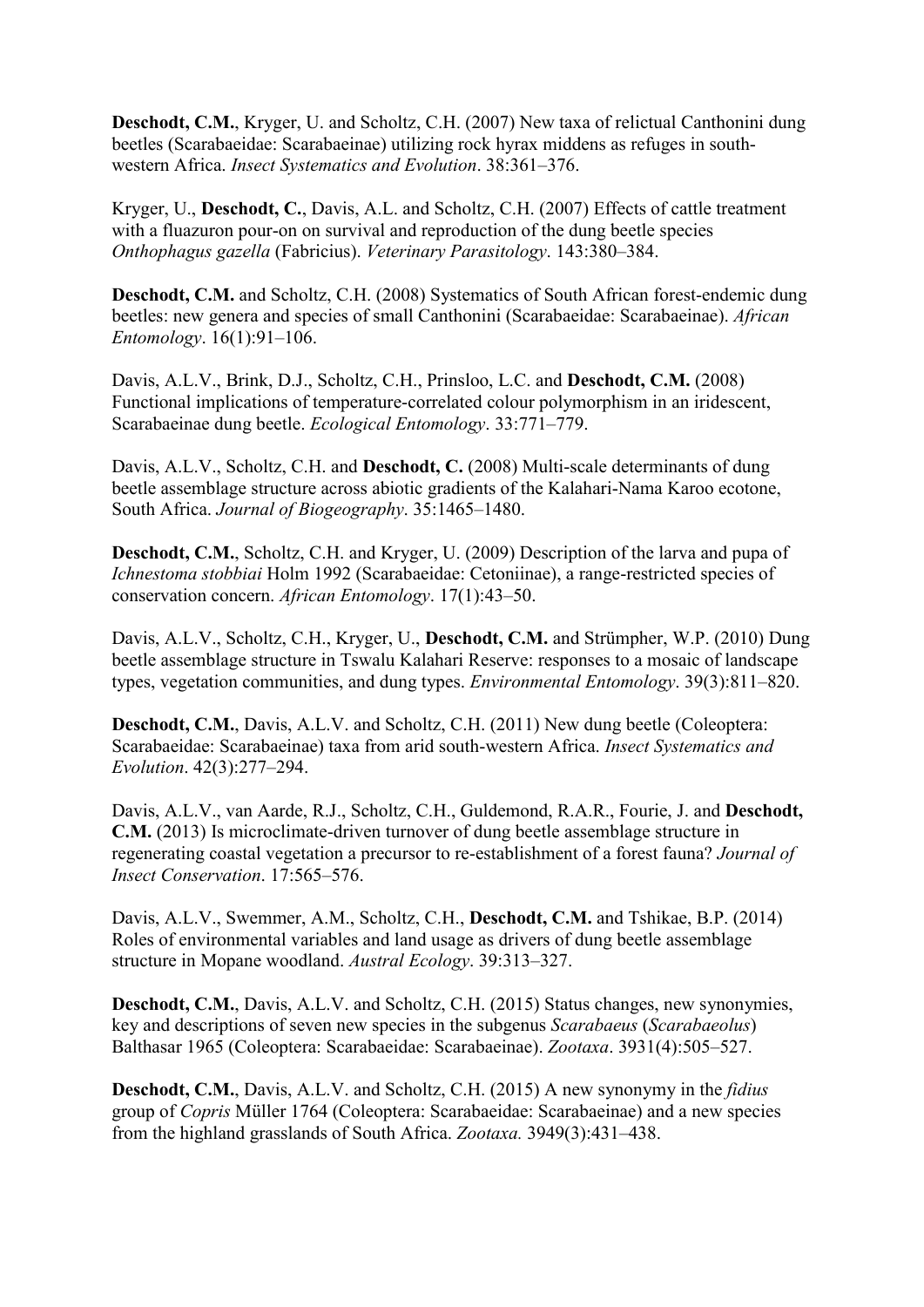Davis, A.L.V., Stals, R. and **Deschodt, C.M.** (2015) New replacement name for the species *Scarabaeus* (*Scarabaeolus*) *nitidus* Davis & Deschodt, 2015 (Coleoptera: Scarabaeidae: Scarabaeinae) – not an American pest. *Zootaxa*. 4057(4):582–582.

Davis, A.L.V., Scholtz, C.H., **Deschodt, C.M.** and Strümpher, W.P. (2016) Edaphic and climatic history has driven current dung beetle species pool and assemblage structure across a transition zone in central South Africa. *Biological Journal of the Linnean Society*. 119:329– 347.

**Deschodt, C.M.**, Davis, A.L.V. and Scholtz, C.H. (2016) A new monotypic genus, a species synonymy and nomenclatural corrections in the arid-adapted Canthonini (Scarabaeidae, Scarabaeinae) from the Succulent Karoo Biome of south-western Africa. *Zootaxa*. 4147(4):490–500.

**Deschodt, C.M.**, Davis, A.L.V. and Scholtz, C.H. (2017) Three new species, a synonymy and taxonomic notes on southern African members of the dung beetle genera *Scarabaeus* s. str. Linnaeus, 1758 and *Escarabaeus* Zídek & Pokorný, 2011 (Scarabaeidae: Scarabaeinae). *Journal of Natural History*. 51(5-6):299–316.

**Deschodt, C.M.** and Davis, A.L.V. (2017) Transfer of three species of *Namakwanus* Scholtz & Howden to *Versicorpus* Deschodt, Davis & Scholtz or to *Namaphilus* gen. nov., with descriptions of two new species (Coleoptera: Scarabaeidae: Scarabaeinae). *Annals of the Ditsong National Museum of Natural History*. 7:109–114.

**Deschodt, C.M.** and Davis, A.L.V. (2018) New deltochiline (Coleoptera: Scarabaeidae: Scarabaeinae) taxa associated with hyrax dung in arid south western Namibia. *Zootaxa*. 4450(1):066–076.

Davis, A.L.V. and **Deschodt, C.M.** (2018) Two new species of *Garreta* Janssens, 1940 (Coleoptera: Scarabaeidae: Scarabaeinae) from rocky mountain habitats in Namibia or the southeast lowlands of Africa. *Zootaxa*. 4450(2):242–248.

Abdalla, I.H., **Deschodt, C.M.**, Scholtz, C.H. and Sole, C.L. (2018) Descriptions of new species, and redescription of one, in the genus *Macroderes* Westwood 1842 (Coleoptera, Scarabaeidae, Scarabaeinae) from South Africa. *Zootaxa*. 4504(1):041–075.

Mlambo, S., Scholtz, C.H. and **Deschodt, C.M.** (2019) *Grebennikovius*, a new genus to accommodate *Epactoides basilewskyi* (Balthasar, 1960) (Coleoptera: Scarabaeidae: Deltochilini). *Zootaxa*. 4544(1):113–118.

**Deschodt, C.M.**, Davis, A.L.V. and Daniel, G.M. (2019) The endemic Southern African genus *Epirinus* Dejean, 1833 (Coleoptera: Scarabaeidae: Scarabaeinae) revisited: five new species and two new synonyms. *Zootaxa*. 4603(2):327–340.

Davis, A.L.V., **Deschodt, C.M.** and Scholtz, C.H. (2019) Defining new dung beetle tribes to resolve discrepancies between phylogeny and tribal classification in the subfamily Scarabaeinae (Coleoptera: Scarabaeidae). *Zootaxa*. 4608(1):131–144.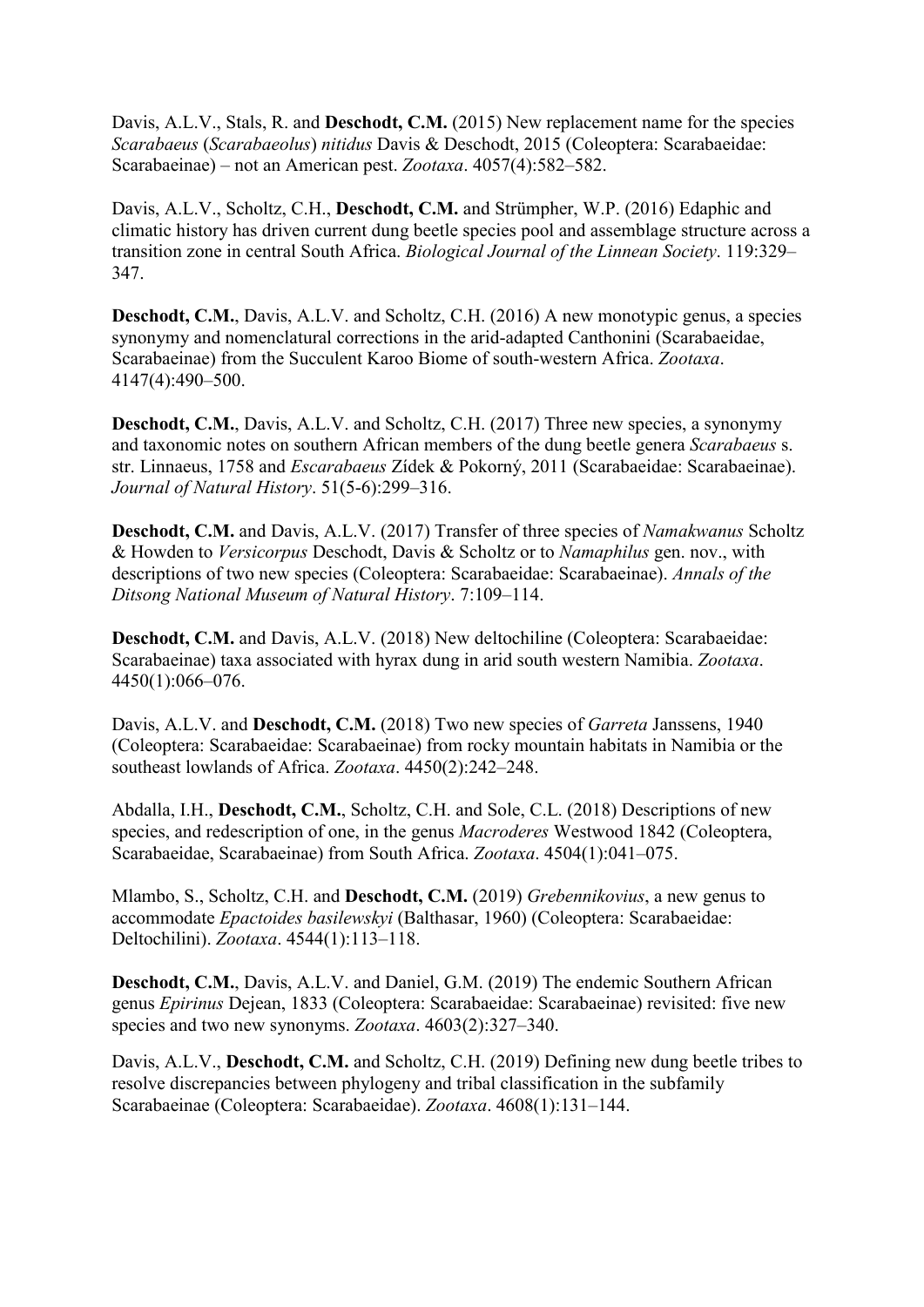**Deschodt, C.M.** and Davis, A.L.V. (2019) New or revalidated Southern African species in the dung beetle genus *Gyronotus* van Lansberge, 1874 (Scarabaeidae: Scarabaeinae) with an updated key. *Zootaxa*. 4624(2):275–282.

**Deschodt, C.M.**, Davis, A.L.V. and Sole, C.L. (2019) A beautiful new species of *Hyalonthophagus* Palestrini & Giacone, 1988 (Coleoptera: Scarabaeidae: Scarabaeinae), from the Northern Cape Province, South Africa. *Zootaxa*. 4648(1):194–200.

**Deschodt, C.M.** and Sole, C.L. (2019) A new species of *Versicorpus* Deschodt, Davis & Scholtz, 2011 (Scarabaeinae: Byrrhidiini) from the Brandberg Mountain, Namibia. *Zootaxa*. 4671(1):139–144.

**Deschodt, C.M.**, Sole, C.L. and Scholtz, C.H. (2020) *Upsa centennial* new genus and species (Scarabaeinae: Endroedyolini) from a Southern Mistbelt forest in South Africa: celebrating 100 years of entomology at the University of Pretoria. *Zootaxa*. 4728(3):357–362.

Daniel, G.M., **Deschodt, C.M.**, Davis, A.L.V. and Sole, C.L. (2020) The enigmatic dung beetle genus, *Stiptopodius* Harold, 1871 (Coleoptera: Scarabaeidae: Scarabaeinae) revisited: new species descriptions from southern Africa. *Zootaxa*. 4763(3):394–404.

### PUBLICATIONS CURRENTLY UNDER PEER REVIEW

Escobar, F., Davis, A.L.V., **Deschodt, C.M.**, and Scholtz, C.H Maputo Special Reserve and dung beetle conservation in the heterogeneous landscape of the Maputaland Centre of Endemism. Submitted to *Bothalia*.

**Deschodt, C.M.**, Davis, A.L.V. and Sole, C.L. Revalidation and redescription of a previously synonymized species of *Phalops* Erichson, 1847 (Scarabaeinae, Onthophagini). Submitted to Z*ootaxa*.

**Deschodt, C.M.**, Harrison, J. Du. G. and Sole, C.L. On the rediscovery of *Scarabaeus sevoistra* Alluaud, 1902 with new biological notes learned from the iNaturalist website. Submitted to *Bothalia*.

PUBLICATIONS IN PREPARATION (Titles subject to slight changes)

Daniel, G.M., Noriega, J.A., da Silva, P.G., **Deschodt, C.M.**, Sole, C.L., Scholtz, C.H. and Davis, A.L.V. Soil type, vegetation cover, and temperature conditioning the diversity and functional structure of dung beetle assemblages in South African open woodland and closed canopy mosaic.

**Deschodt, C.M.** Key to all the Dung beetles in the Southern African Subregion as defined by Davis, A.L.V., Deschodt, C.M. and Scholtz, C.H. in Conservation Assessment of Scarabaeine Dung Beetles in South Africa, Botswana and Namibia: IUCN Red List Categories, Atlas and Ecological Notes.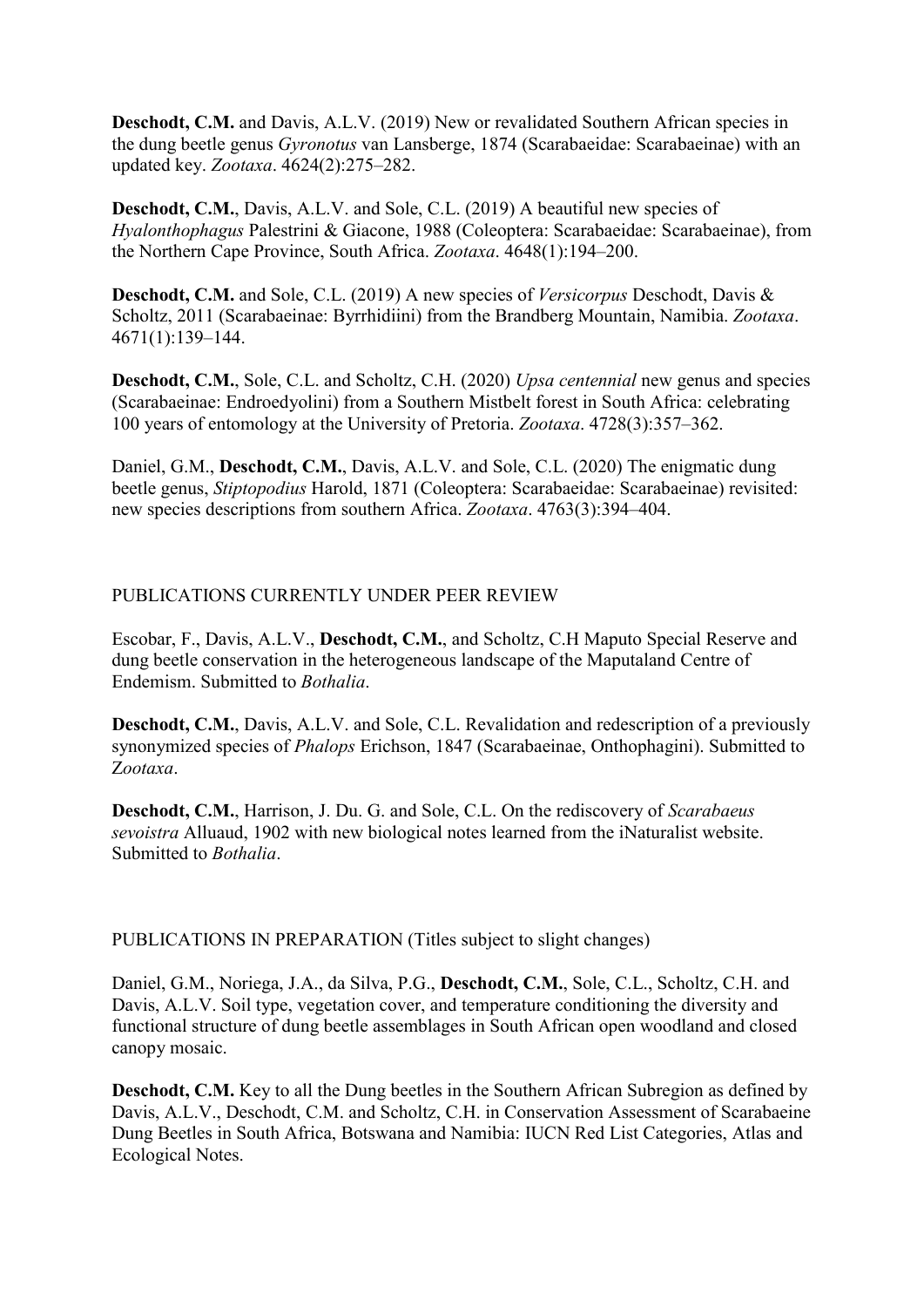**Deschodt, C.M.**, Davis, A.L.V. and Sole, C.L. Taxonomic review of the *Gymnopleurus*  Illiger, 1803 (Scarabaeinae, Gymnopleurini) species complex with a revalidation and new synonymy.

Zaayman, J., **Deschodt, C.M.** and Sole, C.L. Taxonomy of *Scarabaeolus bohemani* (Harold, 1868).

PUBLICATIONS IN PLANNING (Titles subject to changes)

Davis, A.L.V. and **Deschodt, C.M.** Two new Onitini (Scarabaeidae: Scarabaeinae) species from South and East Africa.

**Deschodt, C.M.** and Davis, A.L.V. Revisiting the sensitive generic classification of the Scarabaeini (Scarabaeidae: Scarabaeinae) with taxonomic corrections.

**Deschodt, C.M.**, Davis, A.L.V. and Sole, C.L. Taxonomy of *Scarabaeus galenus* Westwood, 1847.

**Deschodt, C.M.** and Jessnitz, V. The biology of the inquiline beetle *Caccobiomorphus megaponerae* (Brauns, 1914) and its association with *Megaponera analis* (Latreille, 1802).

#### **STUDENTS**

Honours:

Taxonomic study on *Scarabaeolus bohemani*; has speciation occurred?

This is a study that combines molecular and classical taxonomic methods to reach a taxonomic conclusion.

### **JOURNALS THAT I HAVE REVIEWED PAPERS FOR**

Zootaxa, African Entomology and The Coleopterists Bulletin.

#### **RESEARCH RATING AND ACCREDITATIONS**

ORCID ID: https://orcid.org/0000-0002-3886-1813

Current citation record (h-index): **10**.

Current Research Gate score: **22.46** (05 March 2021).

Completed the morphometric online course **Analyses of Organismal Form** (course code BIOL50111) from the University of Manchester in 2010.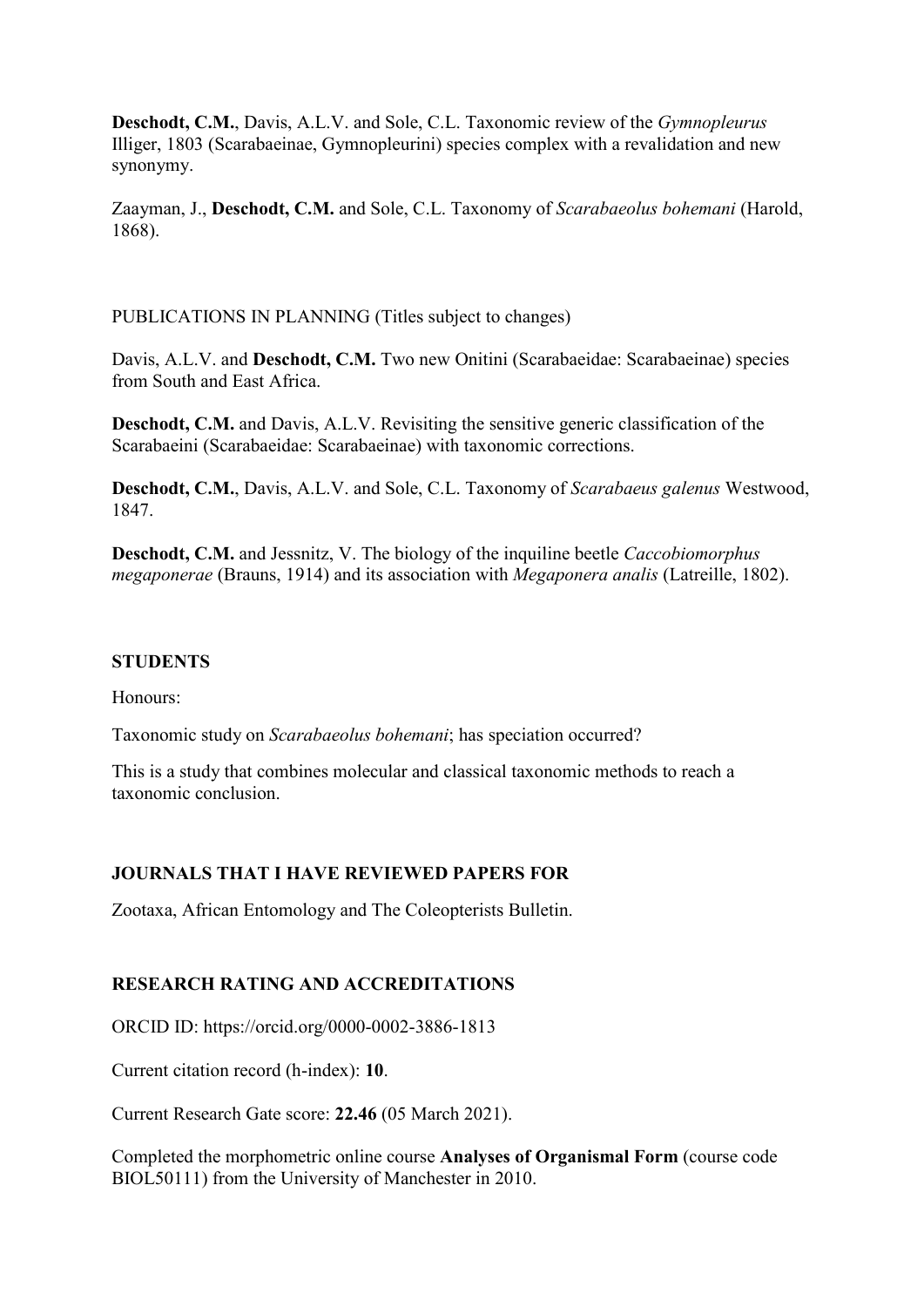Participated in a **SABIF Biodiversity Geo-referencing training workshop** that was held at the University of Pretoria from 25 - 27 June 2013 that was presented by SANBI.

Participated in a **Geometric Morphometrics Workshop** presented at the Department of Zoology & Entomology, University of Pretoria from 26 - 27 June 2017.

Participated in a **Specify training course** presented by The Natural Science Collections Facility at the Department of Zoology & Entomology, University of Pretoria on the 4th November 2019.

Attended the **Tenebrionidae Identification and Classification Virtual Workshop** from 17 - 19 May 2021.

Attended the **International Tenebrionoidea Virtual Symposium** VI from 21 - 22 May 2021.

Registered to attend the 24th annual **SOLA Scarab Workers Symposium**, Online on 28 May 2021.

Currently an active member of the **South African Council of the Natural Scientific Professions (SACNASP)** as a Professional Natural Scientist in Zoological Science. Also awaiting approval for Ecological Science.

Computer Skills:

Good understanding of ArcGis and all Microsoft Office suite of software. I have used various other statistical programs including PRIMER and PAUP. I am self-taught and very proficient using the Photoshop and GIMP photo editing software packages. I have used and mastered various other software to find research answers.

# **COMMITTEES THAT I AM SERVING ON**

Currently a member of the school governing body for the school that my children is attending.

Sovereign Interim Forum, as member of this committee I am the connection with local residents and a chicken abettor. I am thus the front between an angry community and a big industrial business.

# **REFERENCE CONTACT INFORMATION**

**Previous employer**: Emeritus Professor Clarke H. Scholtz: +27 (82) 884 8594 [chscholtz@zoology.up.ac.za](mailto:chscholtz@zoology.up.ac.za)

**Colleague**: Doctor Adrian L. V. Davis:  $+27 (78) 175 8441$ 

[adrian.davis04@gmail.com](mailto:adrian.davis04@gmail.com)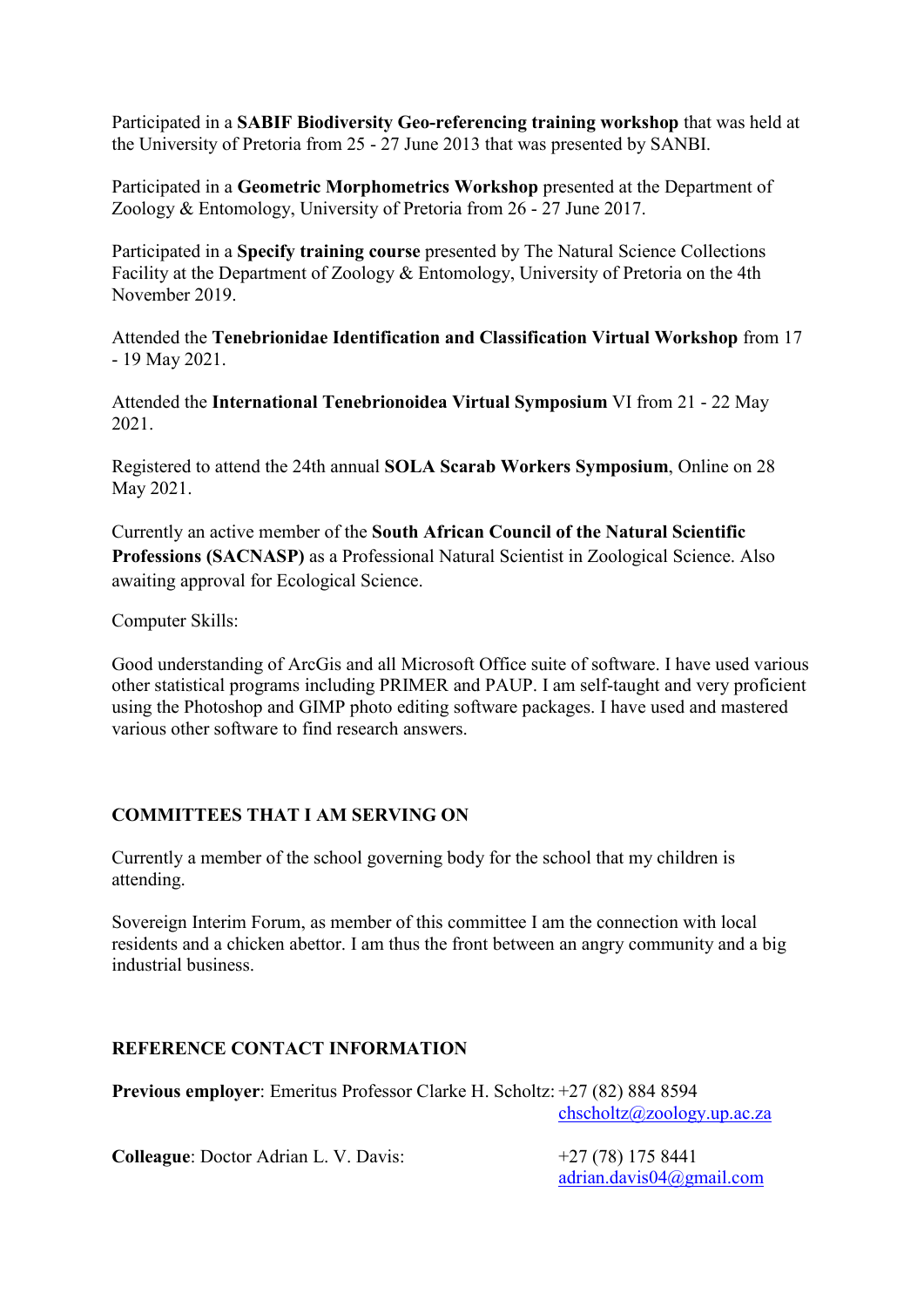**Colleague**: Mister Lukas J. Niemand:  $+27 (83) 978 0817$ 

[lukas@pachnoda.co.za](mailto:lukas@pachnoda.co.za)

## **INTERNET SCARABAEINAE SITES**

I regularly identify Scarabs on [Inaturalist.org](https://www.inaturalist.org/) which replaced the discontinued ISpot website.

I Currently serve on the expert panel of species identifiers for the Atlas of Dung Beetles in southern Africa [Virtual Museum](http://vmus.adu.org.za/vm_search.php?database=dungbeetlemap&prj_acronym=DungBeetleMAP&db=dungbeetlemap&URL=&Logo=images/dungbeetlemap_logo.png&Headline=Atlas%20of%20Dung%20Beetles%20in%20southern%20Africa.&Use_main_filter=0&User_id=&Full_name=&serve_sp_list=1&drop_down_list=Latin%20names&assessment=0) on behalf of the Animal Demography Unit in the Department of Biological Sciences - University of Cape Town.

I am creator and an administrator of the Facebook group [Scarabs of Southern Africa](https://www.facebook.com/groups/701864063176980/) where I identify Scarabaeidae images to species level that are posted by members of the public.

## **PERSONAL INFORMATION AND INTERESTS**

| Date of Birth:         | 12 March 1974                                       |
|------------------------|-----------------------------------------------------|
| Citizenship:           | South African                                       |
| Sex:                   | Male                                                |
| <b>Marital Status:</b> | Married                                             |
| Spouse's Name:         | Ermiena Deschodt                                    |
| Children:              | Kara Elizabeth Deschodt and Christian Remi Deschodt |
| Drivers licence:       | Code 08 EB                                          |

Macro- and Extreme macro photography:

I have built my own setup to create high resolution habitus invertebrate images, some of my images were used as the front cover page of the international journals "*Insect Systematics and Evolution*" (once) and "*Zootaxa*" (twice). A total of 747 of my images have been used in the abovementioned Scarab atlas.

Beekeeper and part time farmer:

No Entomologist is a proper Entomologist without doing beekeeping, so I have 15 bee hives that I extract honey from for personal use. I have even built and installed an observation hive in my house! I also professionally remove problem bee swarms.

Ornithology and Tree spotting: